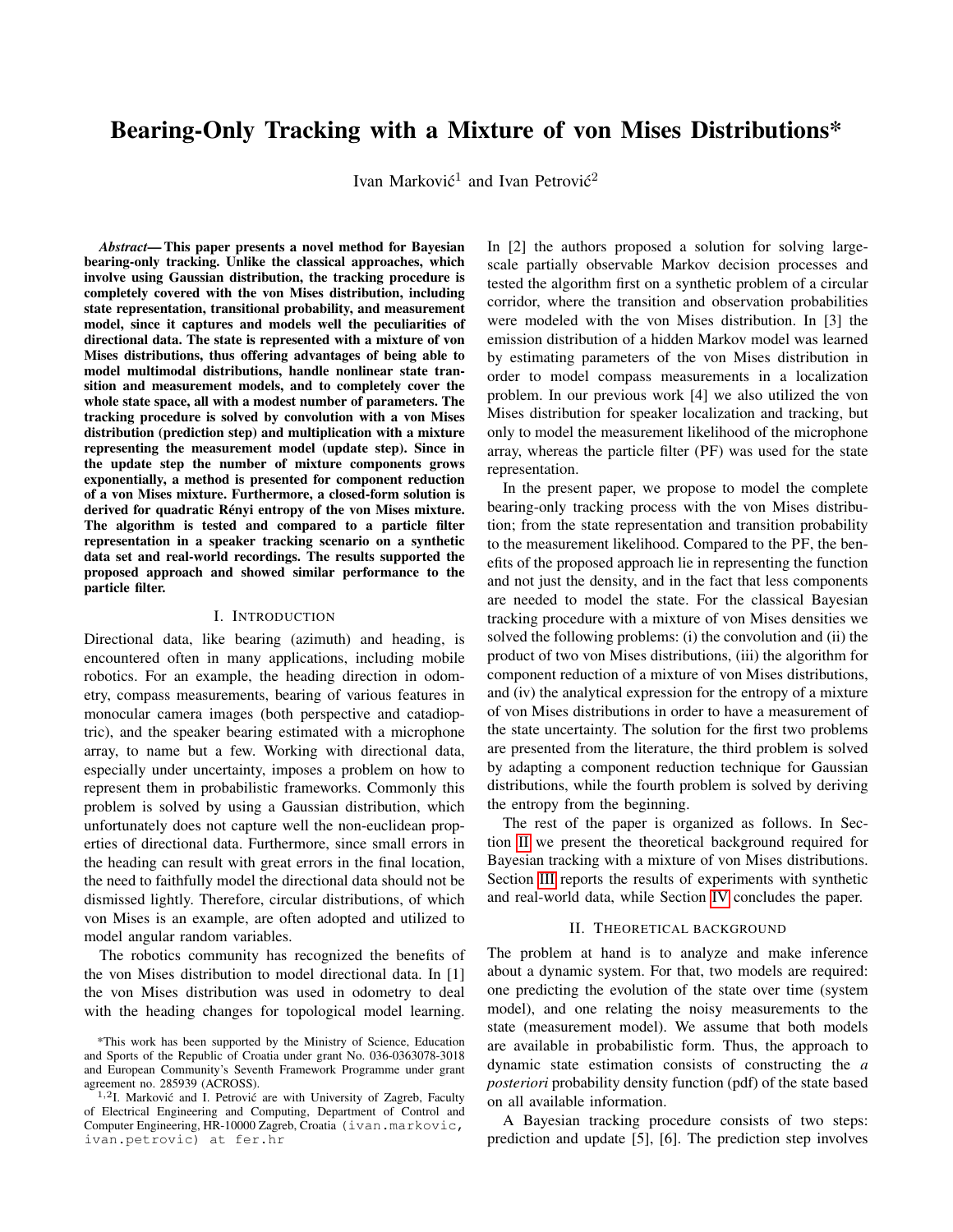calculating the prior pdf via the total probability theorem:

<span id="page-1-0"></span>
$$
p(\mathbf{x}_k|\mathbf{z}_{1:k-1}) = \int p(\mathbf{x}_k|\mathbf{x}_{k-1}) p(\mathbf{x}_{k-1}|\mathbf{z}_{1:k-1}) d\mathbf{x}_{k-1},
$$
\n(1)

where  $p(x_k|x_{k-1})$  is the probabilistic model of the state evolution,  $p(x_{k-1}|z_{1:k-1})$  is the posterior at time  $k-1$ , and  $z_{1:k-1}$  are all measurements up to and including time  $k-1$ . In the update step, the posterior at time  $k$  is calculated via the Bayes theorem:

<span id="page-1-1"></span>
$$
p(\boldsymbol{x}_k|\boldsymbol{z}_{1:k}) = \frac{p(\boldsymbol{z}_k|\boldsymbol{x}_k)p(\boldsymbol{x}_k|\boldsymbol{z}_{1:k-1})}{p(\boldsymbol{z}_k|\boldsymbol{z}_{1:k-1})},
$$
(2)

where  $p(z_k|x_k)$  is the sensor model and  $p(z_k|z_{1:k-1})$  is the normalizer, which can be calculated using the total probability theorem via:

<span id="page-1-3"></span>
$$
p(\boldsymbol{z}_k|\boldsymbol{z}_{1:k-1}) = \int p(\boldsymbol{z}_k|\boldsymbol{x}_k) p(\boldsymbol{x}_k|\boldsymbol{z}_{1:k-1}) d\boldsymbol{x}_k.
$$
 (3)

In this paper we infer about circular random variables and that brought us to the use of the von Mises distribution for modeling the system state, state transition probability, and sensor model. Given that, we now explicitly calculate the relations [\(1\)](#page-1-0) and [\(2\)](#page-1-1) for von Mises distributions.

## *A. The von Mises distribution*

The pdf of the von Mises distribution is given by [7]:

$$
p(x; \mu, \kappa) = \frac{1}{2\pi I_0(\kappa)} \exp\left[\kappa \cos(x - \mu)\right],\tag{4}
$$

where  $0 \le x \le 2\pi$ ,  $\mu$  is the mean direction,  $\kappa \ge 0$  is the concentration parameter, and

<span id="page-1-7"></span>
$$
I_n(\kappa) = \frac{1}{2\pi} \int_0^{2\pi} \exp(\kappa \cos \xi) \cos(n\xi) d\xi \tag{5}
$$

is the modified Bessel function of the first kind and of order n. The distribution is unimodal and symmetric around the  $\mu$ . The mean direction  $\mu$  is analogous to the mean of the Gaussian distribution, while the concentration parameter  $\kappa$ is analogous to the inverse of the variance of the Gaussian distribution.

#### *B. Convolution of the von Mises distributions*

The prediction step given by [\(1\)](#page-1-0) is actually a convolution of two pdfs. Given two von Mises pdfs,  $p(x; \mu_i, \kappa_i)$  and  $p(x; \mu_i, \kappa_i)$ , the resulting convolution of a predicted state will be of the following form [8]:

$$
h(x) = \frac{1}{2\pi I_0(\kappa_i)I_0(\kappa_j)} \cdot I_0\left(\{\kappa_i^2 + \kappa_j^2 + 2\kappa_i\kappa_j + \cos(x - [\mu_i + \mu_j])\}^{1/2}\right),
$$
\n(6)

which in fact is not a von Mises distribution, but can be well approximated by the following pdf [8]:

$$
h(x) \approx p(x; \mu_i + \mu_j, A^{-1}(A(\kappa_i)A(\kappa_j))) \tag{7}
$$

where

$$
A(\kappa) = \frac{I_1(\kappa)}{I_0(\kappa)}, \ \kappa \ge 0 \tag{8}
$$

is the ratio of the modified Bessel functions of order one and order zero, and  $A^{-1}(.)$  is its inverse.

# *C. Product of the von Mises distributions*

The numerator in the update step given by [\(2\)](#page-1-1) involves a calculation of a product of two von Mises distributions. Given the following von Mises pdfs,  $p(x; \mu_i, \kappa_i)$  and  $p(x; \mu_j, \kappa_j)$ , the resulting product is of the following form [9]:

<span id="page-1-2"></span>
$$
g(x) = \frac{1}{4\pi^2 I_0(\kappa_i) I_0(\kappa_j)} \exp\left[\kappa_{ij} \cos(x - \mu_{ij})\right], \quad (9)
$$

where

$$
\mu_{ij} = \mu_i + \operatorname{atan2}(-\sin \Delta \mu, \kappa_i/\kappa_j + \cos \Delta \mu), \qquad (10)
$$

$$
\kappa_{ij} = \sqrt{\kappa_i^2 + \kappa_j^2 + 2\kappa_i \kappa_j \cos \Delta \mu},\tag{11}
$$

and  $\Delta \mu = \mu_i - \mu_j$ . The product in [\(9\)](#page-1-2) is an unnormalized von Mises distribution. Note that in order to complete the update step, we still need to calculate [\(3\)](#page-1-3). This step can be circumvented since [\(9\)](#page-1-2) can be well approximated by the following von Mises pdf [9]:

<span id="page-1-6"></span><span id="page-1-5"></span><span id="page-1-4"></span>
$$
g(x) \approx p(x; \mu_{ij}, \kappa_{ij}), \tag{12}
$$

where the mean direction,  $\mu_{ij}$ , and the concentration parameter,  $\kappa_{ij}$ , are given by [\(10\)](#page-1-4) and [\(11\)](#page-1-5), respectively.

It is interesting to note at this point that the product of von Mises distributions calculated by [\(9\)](#page-1-2) has very different properties than the product of Gaussian distributions. For an example, the concentration parameter of the product is a function of the factor pair mean directions and concentrations, while in the case of Gaussian distributions, the variance of the product is only function of the factor pair variances. Given that, if the distance between factor pair mean directions is large enough, it is possible that the concentration parameter of the product will be smaller (representing higher uncertainty) than any concentration parameter of the factor pair. Indeed, a product of von Mises distributions calculated via [\(12\)](#page-1-6) with equal concentration parameters and antipode mean directions will yield a uniform distribution.

#### *D. Tracking with a mixture of von Mises distributions*

In this paper, the goal is to estimate the bearing,  $x_k$ , of the tracked object at time k given the posterior  $p(x_k|z_{1:k})$ . Note that  $x_k$  is now a scalar value, but that the measurements,  $z_k$ , can still be a vector. There exists many approaches to state representation and state estimation [5], [10], some of them being Gaussian, histogram, particle, Gaussian mixture and kernel mixture representations. State estimation from all of these approaches follows the classical Bayesian approach of prediction-update steps, which for the Gaussian representation are explicit in the form of the Kalman Filter and its variants. For the rest, the reader is directed to [5], [10] for reference.

Previously stated representations, albeit excluding the (single) Gaussian representation, have the ability to model multi-modal pdfs and deal quite well with highly nonlinear functions. However, most of them are appropriate for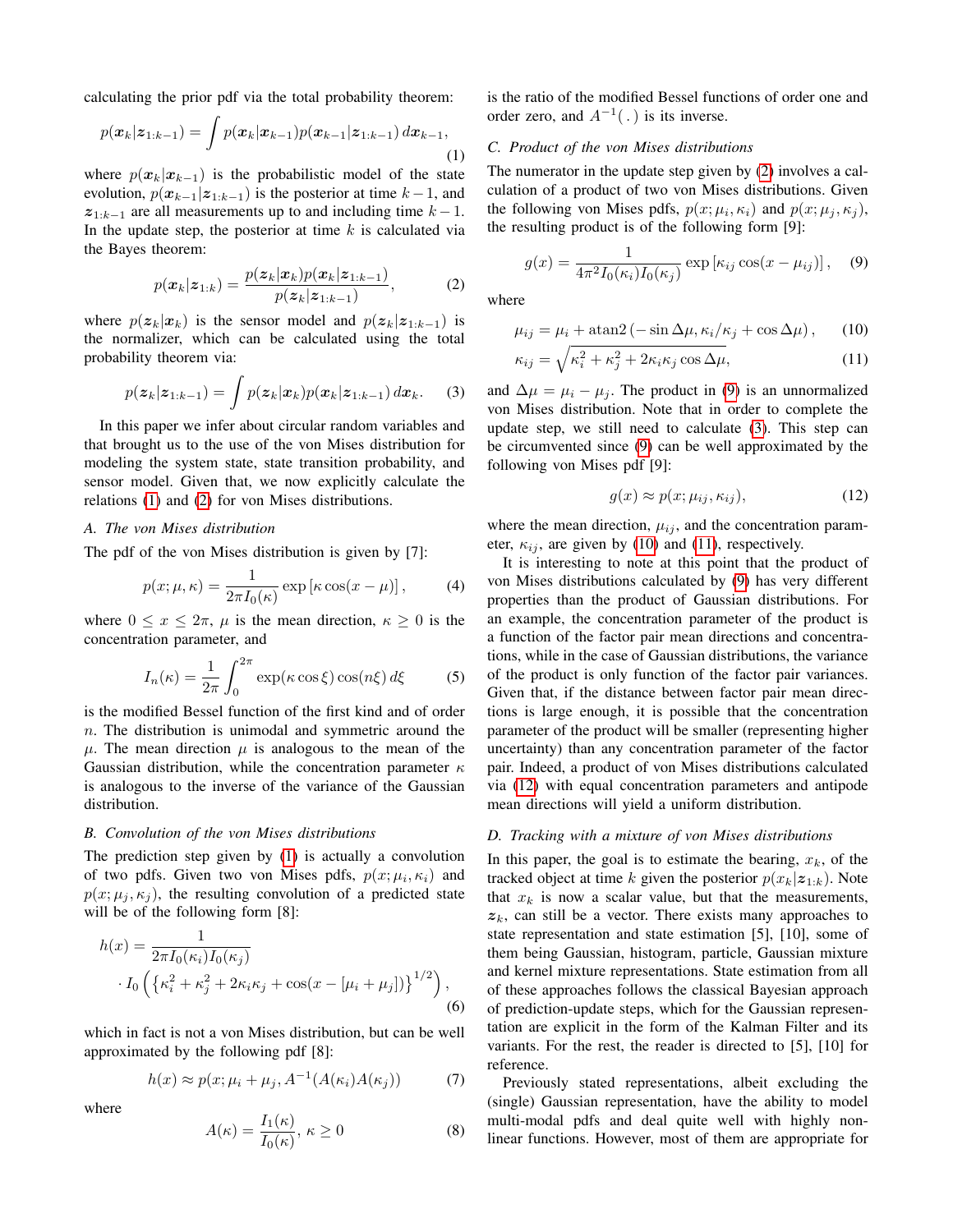estimating states of euclidean nature. Take for an example, the problem of maximum likelihood (ML) estimation of the mean value of independent identically distributed Gaussian random variables. For such a problem, the solution would be to calculate the arithmetic mean [11]. However, if such approach was applied to angular values  $\theta$ , ranging from 0 to  $2\pi$ , then the solution would yield an incorrect result, since the mean value of just 0 and  $2\pi$  would be  $\pi$  instead of 0 or  $2\pi$ . Moreover, values such as  $\theta \pm 2k\pi$ ,  $k \in \mathbb{N}$  should all have equal probabilities.

Although there are several distributions appropriate for circular models [8], the von Mises distribution is the most commonly used and studied, since it provides a closed-form analytical framework for many applications. For an example, the ML estimator of the mean of independent identically distributed von Mises random variables would yield [8]:

$$
\hat{\mu} = \operatorname{atan2}\left[\sum_{i} \sin(\mu_i), \sum_{i} \cos(\mu_i)\right],\tag{13}
$$

which is the correct expression for calculating the mean of angular values. Given that, we represent the posterior of a circular random variable as a convex combination of N von Mises kernels:

<span id="page-2-0"></span>
$$
p(x_k|\mathbf{z}_{1:k}) = \sum_{i=1}^{N} \gamma_i \frac{1}{2\pi I_0(\kappa_i)} \exp\left[\kappa_i \cos(x_k - \mu_i)\right], \quad (14)
$$

where  $\sum_i \gamma_i = 1$ . As stated earlier, the state transition probability is also a von Mises pdf:

<span id="page-2-1"></span>
$$
p(x_k|x_{k-1}) = \frac{1}{2\pi I_0(\kappa)} \exp\left[\kappa \cos(x_k - x_{k-1})\right],\qquad(15)
$$

which on closer inspection will only spread the posterior (increase the uncertainty) in the prediction step. Following a similar train of thought as for [\(14\)](#page-2-0), we also write the sensor model as a convex combination of  $M$  von Mises pdfs:

<span id="page-2-2"></span>
$$
p(\boldsymbol{z}_k | x_k) = \sum_{i=1}^{M} \gamma_i \frac{1}{2\pi I_0(\kappa_i)} \exp\left[\kappa_i \cos(x_k - z_{k,i})\right], \quad (16)
$$

where  $\sum \gamma_i = 1$ , not necessarily equal to the ones in [\(14\)](#page-2-0). Note that by doing so, we also allow the sensor model to be a multimodal pdf.

Finally, from a multimodal distribution we infer the state  $x_k$  as a maximum a posteriori (MAP) estimate from the posterior  $p(x_k|z_{1:k})$ :

$$
\hat{x}_k = \underset{x_k}{\arg \max} p(x_k | \mathbf{z}_{1:k}). \tag{17}
$$

Basically, a Bayesian tracking algorithm with previously defined state representation, motion model and sensor model, would consist of: (i) initially setting up an a priori distribution via  $(14)$  (N von Mises pdfs uniformly spread with small  $\kappa$ ), (ii) convolving [\(14\)](#page-2-0) with [\(15\)](#page-2-1), (iii) multiplying the result of the convolution with [\(16\)](#page-2-2), (iv) estimating the state, and then repeating steps (ii), (iii), and (iv) over time. The only problem with the previous procedure is the step (iii), where the state representation consisting of  $N$  von Mises pdfs is multiplied with  $M$  von Mises pdfs of the sensor model. This yields  $M \cdot N$  von Mises pdfs and would hence grow exponentially in time. In order to solve this problem, we need to reduce the number of the components in the mixture.

### *E. Reducing the number of mixture components*

In this paper, we propose a variant of the West's algorithm [12] for reduction of the number of von Mises components, which in its original form has computational complexity of  $\mathcal{O}(N \log N)$  [10]. West's algorithm, in essence, reduces the number of components by searching for the nearest neighbour, and then replaces the pair with a single component whose parameters are an average of the pair's values. Originally, this algorithm was developed to reduce the number of components with equal variances, with similarity criteria being the nearest neighbour in the mean value. In order to adapt the algorithm for reducing the mixture of von Mises components, we introduce the following modifications.

The most important modification is the use of Bhattacharyya coefficient as a measure of pdf similarity:

$$
c_B(p,q) = \int_0^{2\pi} \sqrt{p(\xi)q(\xi)} \,\mathrm{d}\xi,\tag{18}
$$

where  $0 \leq c_B \leq 1$ , and can be though of as a measure of overlap of two pdfs (0 if no overlap). Another practical property of  $c_B$  is that it can be derived for two von Mises pdfs in closed form [13]:

$$
c_B\left(p(x; \mu_i, \kappa_i), p(x; \mu_j, \kappa_j)\right) = \frac{I_0\left(\kappa_{ij}/2\right)}{\left\{I_0(\kappa_i)I_0(\kappa_j)\right\}^{1/2}}.\tag{19}
$$

In [13]  $c_B$  was derived for expectation-maximization (EM) algorithm in order to estimate the parameters of a mixture of von Mises distributions. Similarly, the EM approach could be applied in this paper for component number reduction, but the computational complexity would be higher than that of the West's algorithm [10]. The rest of the modifications are minor, and the pseudocode is given in Algorithm [1.](#page-3-1)

## *F. Entropy of the von Mises mixture*

In tracking applications it is often very practical, if not necessary, to have a measure of uncertainty of the tracked state. While the uncertainty of unimodal distributions is characterized by their respective parameters, for multimodal distributions the same it is not that straightforward. Therefore, for the latter case, entropy is usually utilized for uncertainty calculation and as a practical feature in track management [10], [14].

Entropy of a mixture of von Mises-Fisher distributions, a probability distribution on a sphere, can be found in [15]. However, reducing the dimension of the result in [15] in order to derive an expression for entropy of a mixture of von Mises distributions is not a straightforward task, and therefore we derive a closed-form solution in this paper. Note that in this derivation we allow the kernels to have different concentrations parameters.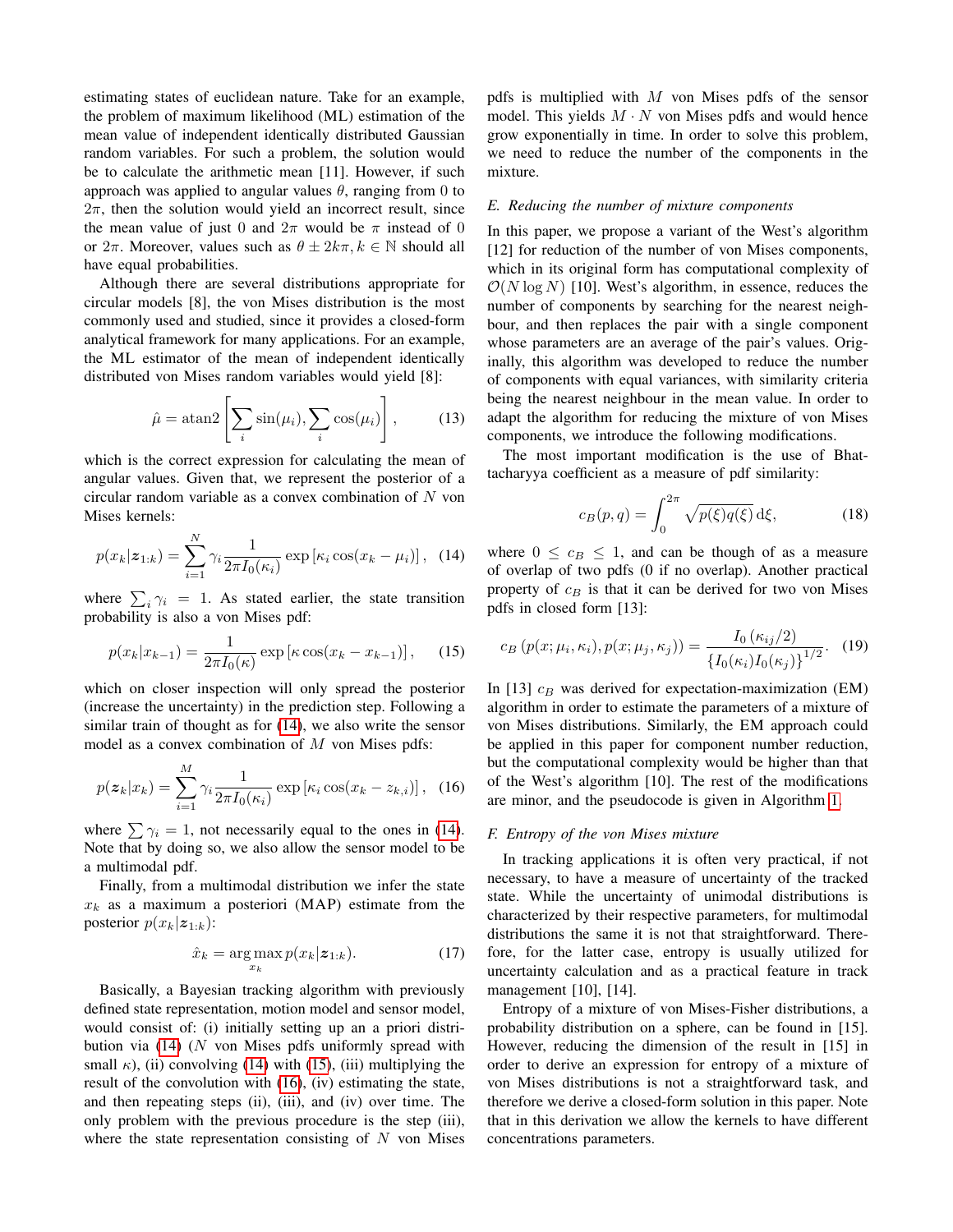## <span id="page-3-1"></span>Algorithm 1 Reduction of the von Mises components

**Require:** Components parameters  $\{\mu_i, \kappa_i, w_i\}_{i=1}^{NM}$ **Ensure:** Reduced component parameters  $\{\mu_j^*, \kappa_j^*, w_j^*\}_{j=1}^N$ 

1: Sort ascending by weights:  $\text{sort}(\{\mu_i, \kappa_i, w_i\}_{i=1}^{NM})$ 2:  $r \leftarrow MN$ 3: while  $r > N$  do 4: for  $i = 2 : r$  do 5:  $c_B \leftarrow I_0 (\kappa_{1i}/2) / \{I_0(\kappa_1)I_0(\kappa_i)\}^{1/2}$ 6: end for 7:  $k \leftarrow \text{find}(c_B == \text{max}(c_B))$ 8: Remove components 1 and  $k$ : remove $({u_i, \kappa_i, w_i}_{i=1,k}, {\mu_i, \kappa_i, w_i}_{i=1}^r)$ 9:  $\mu^* \leftarrow \mu_1 + \text{atan2}[-\sin(\mu_1 - \mu_k), \frac{\kappa_1}{\kappa_k} + \cdots]$  $\cos(\mu_1 - \mu_k)]$ 10:  $\kappa^* \leftarrow \max(\kappa_1, \kappa_k)$ 11: w  $w^* \leftarrow w_1 + w_k$ 12: Insert new component by weight: insert $(\{\mu^*, \kappa^*, w^*\}, \{\mu_i, \kappa_i, w_i\}_{i=1}^{r-2})$ 13:  $r \leftarrow r - 1$ 14: end while 15:  $\{\mu_j^*, \kappa_j^*, w_j^*\}_{j=1}^N \leftarrow {\{\mu_i, \kappa_i, w_i\}}_{i=1}^N$ 

A measure of entropy can take many analytical forms. Shannon entropy of a mixture of distributions cannot be expressed in closed-form, while Rényi entropies usually offer a more suitable framework for analytical calculations [16]. Therefore, to calculate entropy of the von Mises mixture, we used the Rényi entropy, which of order  $\alpha$  is defined as follows [17]:

$$
H_{\alpha}(x) = \frac{1}{1 - \alpha} \log \int p^{\alpha}(x) \, \mathrm{d}x, \tag{20}
$$

where  $1 \leq \alpha < \infty$ . In the limit  $\alpha \to 1$  Rényi entropy becomes Shannon entropy.

The quadratic Rényi entropy of a von Mises mixture is derived as follows:

$$
H_2(x_k) = -\log \int_0^{2\pi} p^2(x_k | \mathbf{z}_{1:k}) dx_k
$$
  
=  $-\log \int_0^{2\pi} \left( \sum_{i=1}^N \frac{\gamma_i \exp[\kappa_i \cos(x - \mu_i)]}{2\pi I_0(\kappa)} \right)^2 dx_k$   
=  $-\log \int_0^{2\pi} \sum_{i=1}^N \sum_{j=1}^N \frac{\gamma_i \exp[\kappa_i \cos(x_k - \mu_i)]}{2\pi I_0(\kappa_i)}$   
 $\cdot \frac{\gamma_j \exp[\kappa_j \cos(x_k - \mu_j)]}{2\pi I_0(\kappa_j)} dx_k$   
=  $-\log \int_0^{2\pi} \sum_{i=1}^N \sum_{j=1}^N \frac{\gamma_{ij} \exp[\kappa_{ij} \cos(x_k - \mu_{ij})]}{4\pi^2 I_0(\kappa_i) I_0(\kappa_j)} dx_k,$ (21)

where  $\gamma_{ij} = \gamma_i \gamma_j$ , and  $\mu_{ij}$  and  $\kappa_{ij}$  are given by [\(10\)](#page-1-4) and [\(11\)](#page-1-5), respectively. By rearranging the sums and the integral, and by using definition [\(5\)](#page-1-7) for  $n = 0$ , we arrive to the final expression for the quadratic Rényi entropy:

<span id="page-3-2"></span>
$$
H_2(x_k) = -\log \sum_{i=1}^{N} \sum_{j=1}^{N} \frac{\gamma_{ij}}{2\pi I_0(\kappa_i) I_0(\kappa_j)}
$$

$$
\frac{1}{2\pi} \int_0^{2\pi} \exp \left[\kappa_{ij} \cos(x_k - \mu_{ij})\right] dx_k \qquad (22)
$$

$$
= -\log \sum_{i=1}^{N} \sum_{j=1}^{N} \gamma_{ij} \frac{I_0(\kappa_{ij})}{2\pi I_0(\kappa_i) I_0(\kappa_j)}.
$$

Note that in the last step we have lost explicit dependence on  $x_k$ . But on closer inspection, we can see that the state is implicitly included in  $\kappa_{ij}$  through the difference  $\Delta \mu =$  $\mu_i - \mu_j$ .

We can also utilise the symmetry  $\kappa_{ij} = \kappa_{ji}$  in order to reduce the number of terms in the double sum in [\(22\)](#page-3-2):

$$
H_2(x_k) = -\log \frac{1}{2\pi} \left[ \sum_{i=1}^N \frac{I_0(2\kappa_i)}{I_0^2(\kappa_i)} + 2 \sum_{i=2}^N \sum_{j=1}^{i-1} \frac{I_0(\kappa_{ij})}{I_0(\kappa_i)I_0(\kappa_j)} \right].
$$
\n(23)

# III. EXPERIMENTS

<span id="page-3-0"></span>In this section we investigated the application of the proposed algorithm in a bearing-only tracking scenario. Furthermore, the proposed algorithm was compared to an algorithm based on (PF) from a former paper [4]. Without getting into details on the signal processing and how the bearing measurements are derived, only the concept of the used sensor model is presented.

Basically, if we have two passive sensors like microphones, we can estimate the phase shift between the two recorded signals. From this phase shift and known distance between the microphones, one can estimate the bearing of the sound source. Commonly, this phase shift is determined via time difference of arrival (TDOA) procedure, where the signals are cross-correlated and the maximum peak is searched for. However, front-back ambiguity is inherent to this procedure, since sound sources emanating in front of and behind the sensor pair will have the same phase shift. This problem is solved by using more than two non co-linear sensors, and the idea in [4] was to model the measurements of the sensor array as a mixuture of von Mises distributions, thus yielding a multimodal sensor model like [\(16\)](#page-2-2). The important thing to realize from this paragraph is that while tracking a single target, we will work with a multimodal distribution representing the sensor measurements. Naturally, this procedure can also be utilized in a classical scenario when a sensor reports a unimodal distribution. For details on the speaker localization and tracking algorithm, the reader is directed to [4].

#### *A. Synthetic data*

We have simulated two trajectories of a maneuvering object in 2D, where the dynamics of the system were described by a jump-state Markov model [18]. The second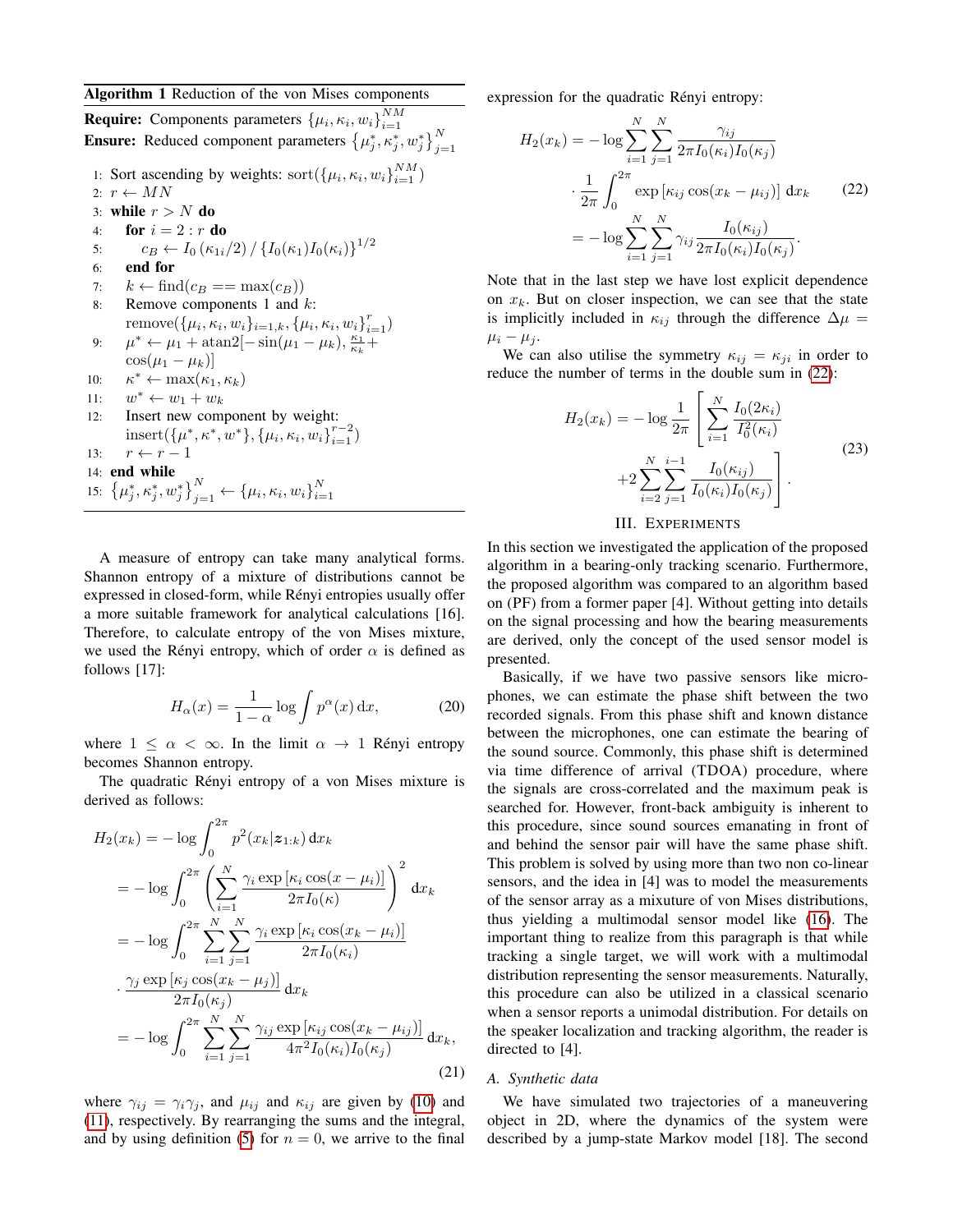

<span id="page-4-0"></span>Fig. 1. Bearing estimation for the two simulated trajectories. For the first trajectory we can see that both estimators have similar performance—root mean square error (RMSE) was 2.7° and 2.8° for the von Mises mixture estimator and PF, respectively. The second trajectory depicts the turn-taking scenario. We can see that again both show similar performance, and were a bit reluctant at the beginning to switch to a new bearing value. Concerning the entropies, at the beginning the entropy is largest since the distribution is close to uniform. As the filter is updated with measurements the entropy drops. We can also see the result of the turn-take at 5–7 s in the second trajectory where the entropy rose due to discrepancy between the believed state and measurements.

trajectory had a rapid change in the bearing value to simulate a turn-taking scenario in order to test the capability of the algorithms to keep up with the track in such situations. For an example, this might occur when one speaker stops talking and the other continues, or the currently talking speaker stops, moves around the robot and then continues talking again. Note that the application of the described speaker localization algorithm is to detect and track the currently active speaker, and not to to detect and track multiple concurrently talking speakers and keep separate tracks for each one.

In order to make the simulation as realistic as possible (i) measurements were corrupted with von Mises noise of  $\kappa = 70$  to model measurement noise, (ii) outliers where added with probability  $P_{\Omega} = 0.3$ , i.e. close to 30% of measurements at random locations were corrupted with von Mises noise of  $\kappa = 5$ , and (iii) detection probability was  $P_D = 0.9$ , i.e. close to 10% of measurements at random locations were discarded.

For the von Mises mixture estimator, we used 12 components with mean directions uniformly spread over 0 to  $2\pi$ , the process model was a single von Mises pdf, while the likelihood consisted of 12 components. The state was always represented with 12 kernels but concentration parameters changed at each iteration. Note that in the case of a mixture of von Mises pdfs, due to [\(11\)](#page-1-5), it is not possible to work with components of the same concentration parameter since the updated  $\kappa$  is a function of the mean directions.

The PF was implemented as described in [4], where the likelihood also consisted of 12 von Mises pdfs, the state was represented with 360 particles, and the process model was a Langevin motion model [19]. Instead of resampling we used a variant of regularization [20], where we placed a von Mises kernel on each particle instead of a Gaussian distribution and drew new particles from such a multimodal distribution.

The results of the bearing estimation of both trajectories

<span id="page-4-1"></span>with the mixture of von Mises pdfs and with the PF along with corresponding entropies are shown in Fig. [1.](#page-4-0) In Fig. [1\(b\)](#page-4-1) we can see that the tracking algorithms did not switch right away to the new bearing value. Of course, both could be tuned to respond faster to rapid changes by decreasing  $\kappa$ of the transition pdf or by increasing  $\kappa$  of the measurement likelihood, but this would be at the cost of higher sensitivity to outliers. The former parameter tuning depends on the characteristics of the sensor measurements—if we expect large percentage of outliers, then we should make the estimator more inert, and vice-versa.

The number of parameters required for the state representation was smaller in the case of the mixture filter. We used 12 kernels, i.e. 36 parameters including the means, concentration parameters, and weights, while for the particle filter we used 360 particles, i.e. 360 parameters after regularization (due to equal particle weights).

The execution time was measured for Matlab implementation on an Intel Core2Quad processor with 2.33 GHz frequency (only one core was used). The mean time of an iteration was 81.2 ms and 72.5 ms for the mixture filter and the PF, respectively. Furthermore, the mean time of the component reduction algorithm was 19.7 ms, while the mean time of the regularization step of the particle filter was 68.2 ms. We can see that most of the execution time of the PF went to regularization. If sequential importance resampling (SIR) was utilised, it would significantly reduce the execution time (SIR took only 2.3 ms), but comparison of such a resampling procedure and regularization is out of the scope of this paper.

## *B. Real-world data*

Microphone array, of our design, consisting of four omnidirectional microphones was placed on a Pioneer 3DX robot [4]. The audio interface was composed of low-cost microphones, preamplifiers and an external USB soundcard. The recordings were made with sampling frequency  $F_s = 48$  kHz